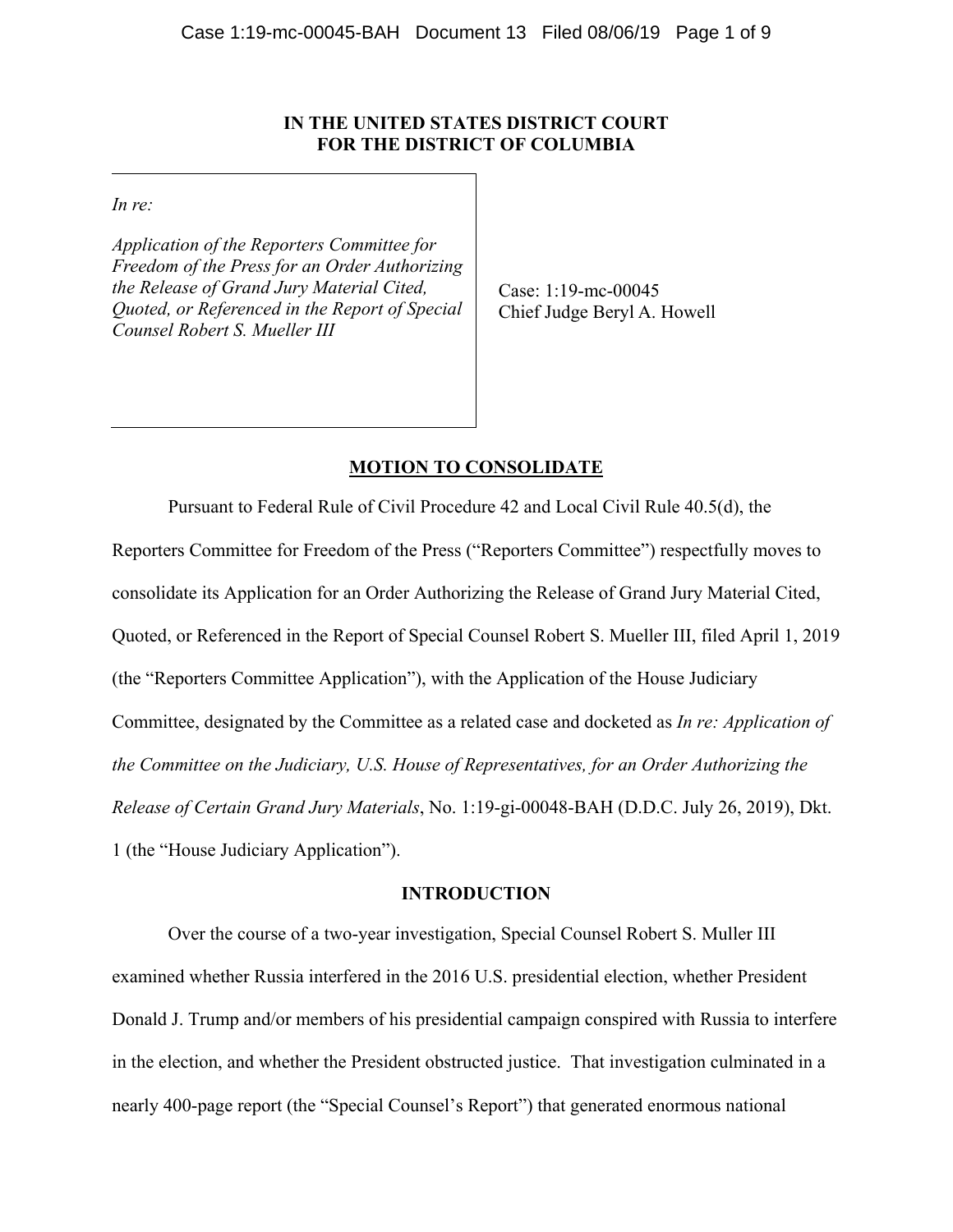## Case 1:19-mc-00045-BAH Document 13 Filed 08/06/19 Page 2 of 9

attention and speaks to some of the most urgent political, constitutional, and national security questions of our time. To date, however, only a redacted version of the Special Counsel's Report has been made available—to the public, to the press, and even to the House of Representatives, whose Judiciary Committee is considering whether to commence impeachment proceedings against the President. Further, the Attorney General has made clear that he does not intend to release unredacted versions of the Report and its underlying materials, on the ground that those materials must be kept secret pursuant to Federal Rule of Criminal Procedure 6(e), which prohibits the disclosure of grand jury matters except in certain enumerated circumstances. *See*  Letter from Att'y Gen. William P. Barr to Sen. Lindsey Graham, Rep. Jerrold Nadler, Sen. Dianne Feinstein, and Rep. Doug Collins 4 (Mar. 24, 2019), *available at*  https://wapo.st/2V7mi4i.

On April 1, 2019, in an effort to promote transparency and government accountability, the Reporters Committee—a nonprofit association dedicated to defending First Amendment freedoms and the rights of the press and the public to access government records—filed in this Court an application to obtain access to the full, unredacted Special Counsel's Report, as well as related documents, including transcripts or exhibits referenced in its redacted portions. In its application, the Reporters Committee asked the Court to authorize the release to the public of the grand jury transcripts, exhibits, and other materials on the ground that they fall within specified exceptions to Rule 6(e)'s secrecy requirement. *See In re Application to Unseal Dockets Related to the Indep. Counsel's 1998 Investigation of President Clinton*, 308 F. Supp. 3d 314, 323 (D.D.C. 2018) (Howell, C.J.). Those exceptions include the "judicial proceeding" exception,

2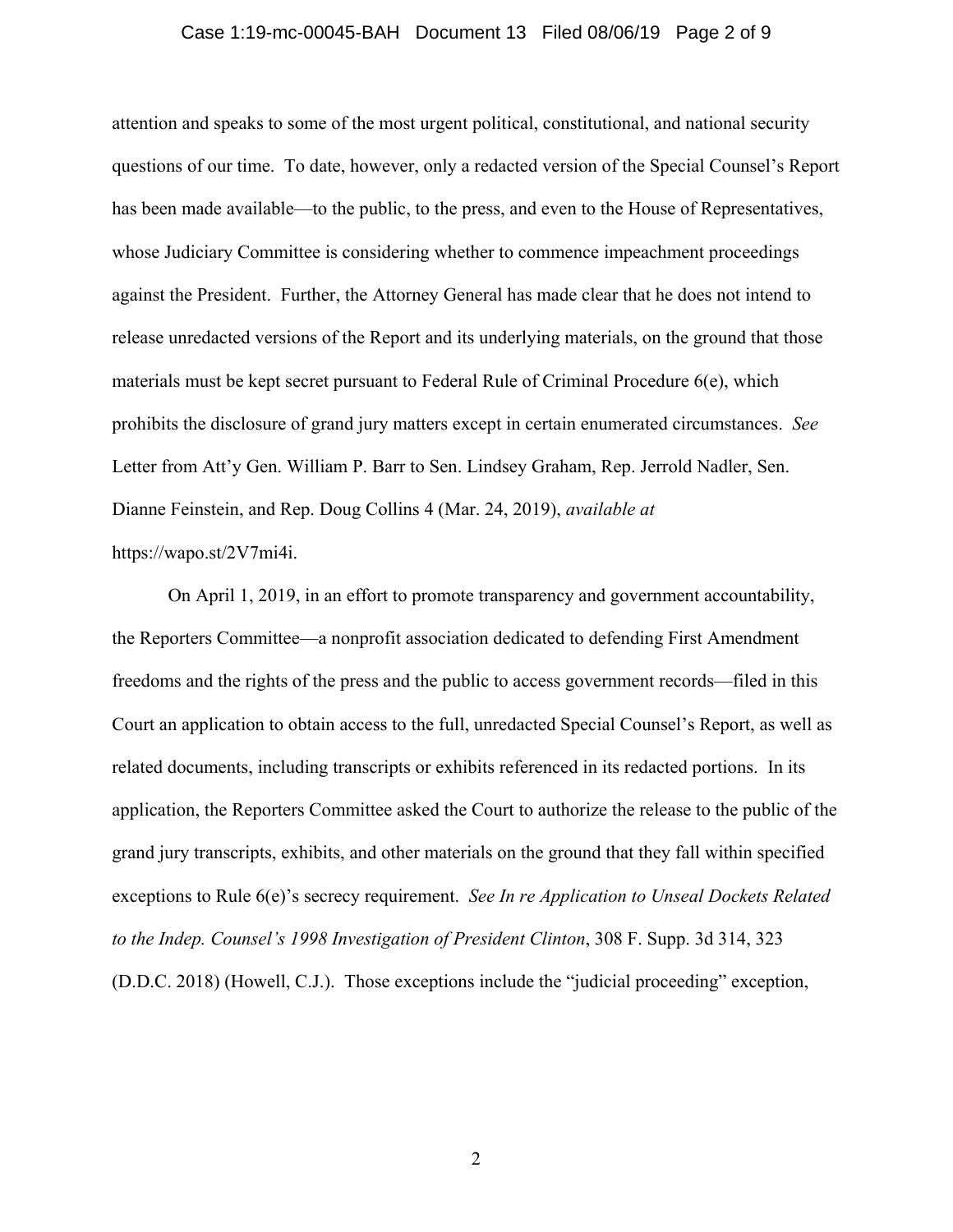### Case 1:19-mc-00045-BAH Document 13 Filed 08/06/19 Page 3 of 9

Fed. R. Crim. P.  $6(e)(3)(E)(i)$ , the national security exception, Fed. R. Crim. P.  $6(e)(3)(D)$ , and the government-attorney exception, Fed. R. Crim. P.  $6(e)(3)(A)$ – $(B)$ .<sup>1</sup>

On July 26, 2019, the House Judiciary Committee filed its own application, also seeking access to all portions of the Special Counsel's Report redacted pursuant to Rule 6(e), as well as to related transcripts and exhibits. Like the Reporters Committee, the House Judiciary Committee argues that this Court should order disclosure under the "judicial proceeding" exception to Rule  $6(e)$ . The Judiciary Committee explained that it is presently investigating whether to recommend articles of impeachment, which would involve a "judicial proceeding," and that it has a "particularized" and "compelling need for the requested materials" in order to understand what interactions took place between Trump campaign officials and Russian government agents and what the President knew about those interactions. House Judiciary Application, at 3, 26–40. The House Judiciary Application was also assigned to this Court, and the parties have agreed to a briefing schedule requiring the Department of Justice to oppose the House Judiciary Application by September 13, with the Committee to reply by September 30. *See* Docket, *In re: Application of the Committee on the Judiciary, U.S. House of Representatives, for an Order Authorizing the Release of Certain Grand Jury Materials*, No. 1:19-gj-00048-BAH (D.D.C. July 26, 2019).

 The Reporters Committee Application and the House Judiciary Application should proceed on the same track, and the Reporters Committee hereby moves to consolidate those proceedings. Pursuant to Federal Rule of Civil Procedure 42(a), "[i]f actions before the court

 $\overline{a}$ 

<sup>&</sup>lt;sup>1</sup> The Reporters Committee also asked this Court to release these materials pursuant to the Court's inherent authority to authorize the release of grand jury materials to the public for reasons not expressly enumerated in Rule 6(e). In light of the D.C. Circuit's recent decision in *McKeever v. Barr*, 920 F.3d 842 (D.C. Cir. 2019), going forward the Reporters Committee intends to limit its arguments in favor of public access to those based on Rule 6(e)'s express exceptions to grand jury secrecy. The Reporters Committee Application has been stayed pending the D.C. Circuit's decision on the petition for rehearing en banc in *McKeever*, which was denied on July 23, 2019.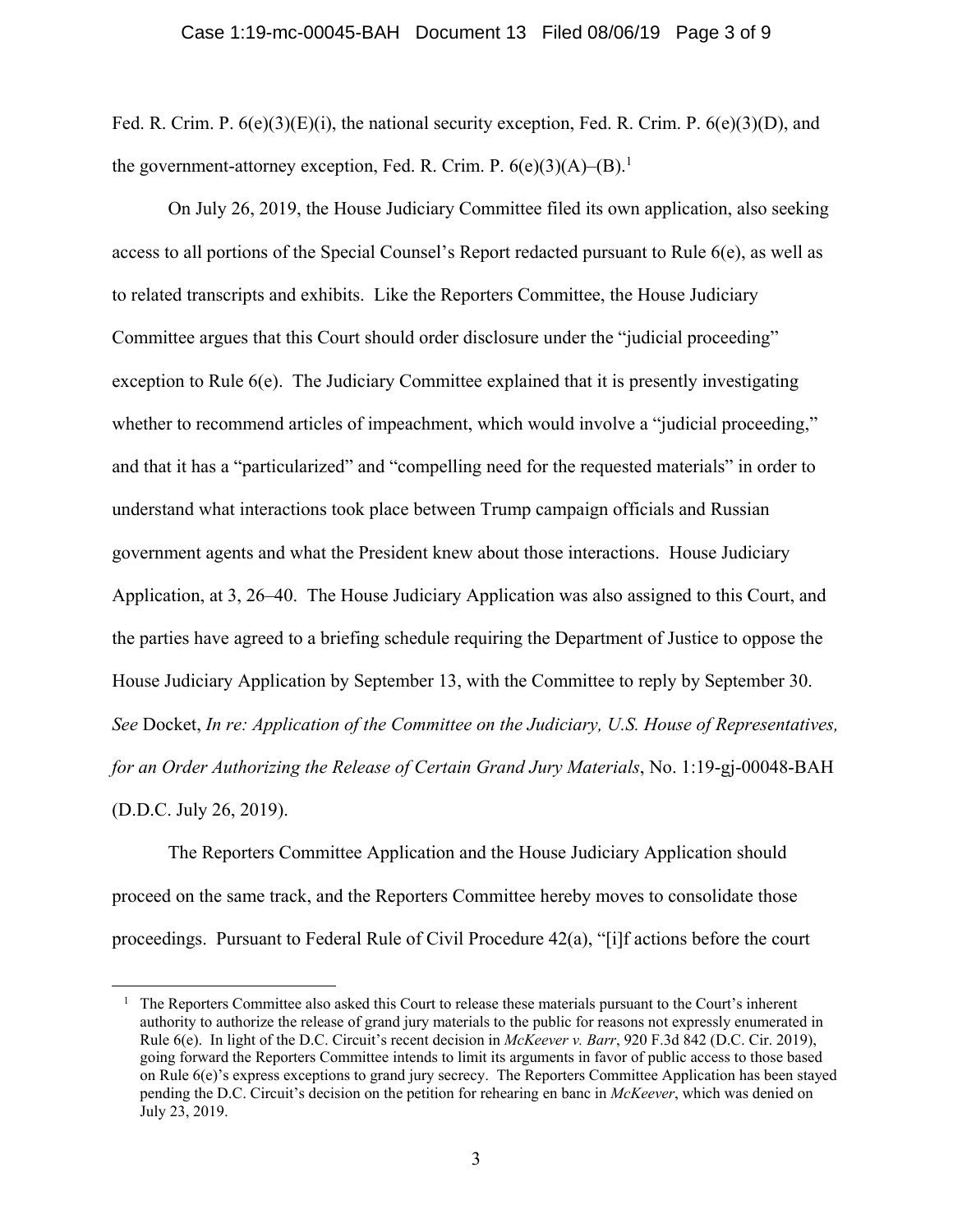## Case 1:19-mc-00045-BAH Document 13 Filed 08/06/19 Page 4 of 9

involve a common question of law or fact, the court may . . . consolidate the actions" or "join for hearing or trial any or all matters at issue in the actions." Fed. R. Civ. P. 42(a). Consolidation "helps to relieve the parties and the court of the burden of duplicative proceedings and court orders." *Hanson v. District of Columbia*, 257 F.R.D. 19, 21 (D.D.C. 2009). It is manifestly appropriate here. The Reporters Committee Application and the House's involve substantially the "same parties," feature many of the same legal arguments, and "arise from the same series of events or facts." *Id.* In fact, the House Judiciary Committee has already stated that its application "involves common issues of fact" and "grows out of the same event or transaction" as the Reporters Committee Application, and should therefore be deemed related. *See* Notice of Designation of Related Civil Cases, *In re: Application of the Committee on the Judiciary, U.S. House of Representatives, for an Order Authorizing the Release of Certain Grand Jury Materials*, No. 1:19-gj-00048-BAH (D.D.C. July 26, 2019), Dkt. 2. These two proceedings are therefore "apt candidates for consolidation." *Hanson*, 257 F.R.D. at 21.<sup>2</sup> Moreover, given that the Reporters Committee is willing to proceed along the already-adopted briefing schedule the parties agreed to regarding the House Judiciary Application, consolidation will cause no "confusion or prejudice" here. *Id.* 

The Reporters Committee therefore respectfully requests that this Court consolidate proceedings regarding its application with that filed recently by the House.

#### **ARGUMENT**

 District courts enjoy broad discretion in determining whether consolidation is appropriate. *See, e.g.*, *Nat'l Ass'n of Mortg. Brokers v. Bd. of Governors of the Fed. Reserve Sys.*, 770 F. Supp. 2d 283, 286 (D.D.C. 2011) (Howell, J.); *Moten v. Bricklayers*, *Masons &* 

 $\overline{a}$ 

<sup>&</sup>lt;sup>2</sup> The government has advised that it intends to oppose this motion.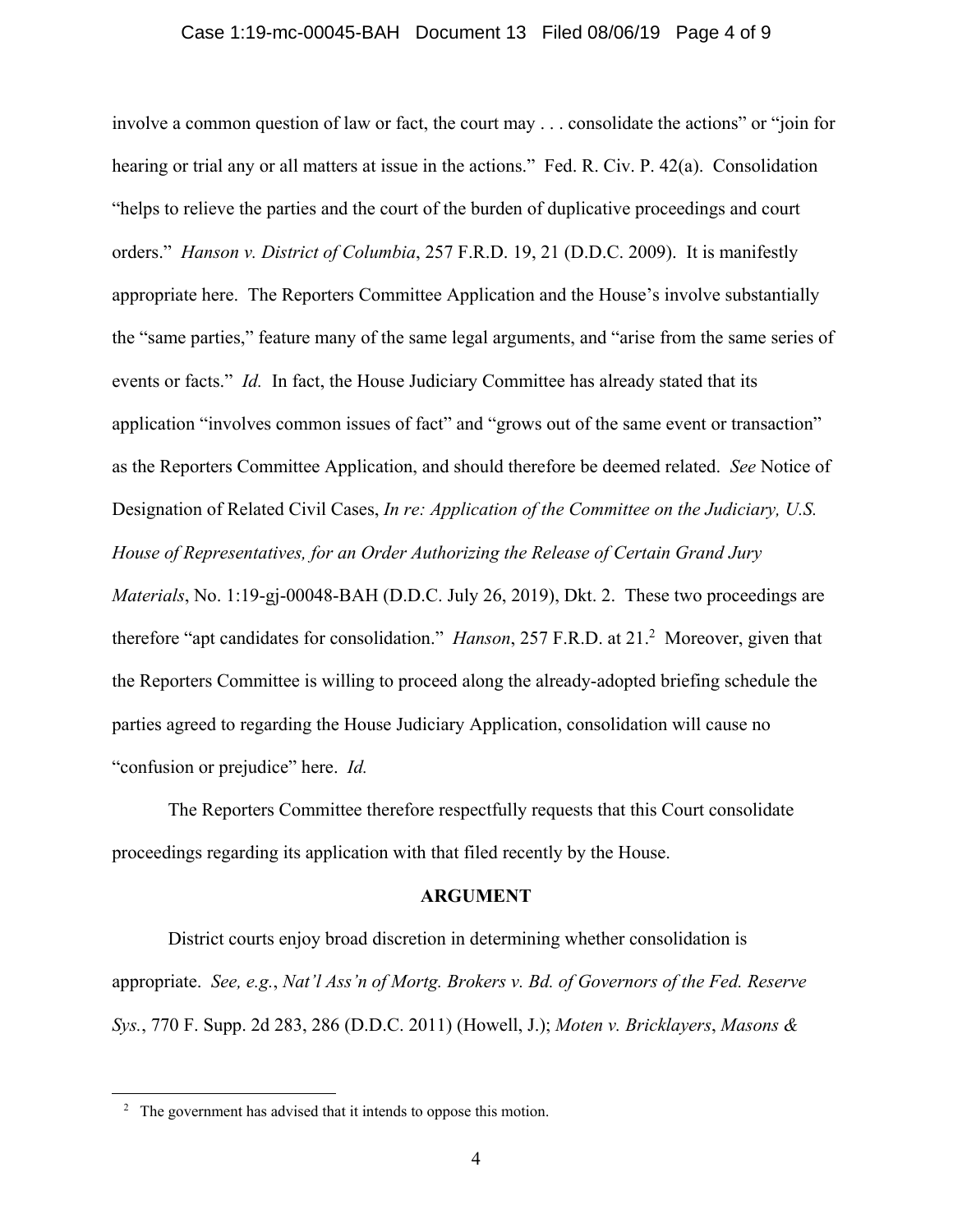*Plasterers Int'l Union*, 543 F.2d 224, 228 n.8 (D.C. Cir. 1976) ("[T]he question of consolidation . . . is ordinarily left to the sound discretion of the District Court."). "In exercising that discretion, district courts weigh the risk of prejudice and confusion wrought by consolidation against the risk of inconsistent rulings on common factual and legal questions, the burden on the parties and the court, the length of time, and the relative expense of proceeding with separate lawsuits if they are not consolidated." *Nat'l Ass'n of Mortg. Brokers*, 770 F. Supp. 2d at 286; *see also Chang v. United States*, 217 F.R.D. 262, 265 (D.D.C. 2003) (indicating that courts balance "considerations of convenience and economy against considerations of confusion and prejudice"). "Actions that involve the same parties are apt candidates for consolidation." *Hanson v. District of Columbia*, 257 F.R.D. 19, 21 (D.D.C. 2009). Consolidation is "a valuable and important tool of judicial administration," *Devlin v. Transp. Commc'ns Int'l Union*, 175 F.3d 121, 130 (2d Cir. 1999), and "relieves the parties and the Court of the burden of duplicative pleadings and Court orders," *New York v. Microsoft Corp.*, 209 F. Supp. 2d 132, 148 (D.D.C. 2002); *see also Rankin v. Shayne Bros.*, 234 F.2d 35, 39 (D.C. Cir. 1956) ("Since there were common questions of fact the consolidation was permissible under Rule 42(a).")."Consolidation is particularly appropriate when the actions are likely to involve substantially the same witnesses and arise from the same series of events or facts." *Hanson*, 257 F.R.D. at 21.

 Principles of judicial economy counsel strongly in favor of consolidation here. The Reporters Committee Application and the House Judiciary Application both "involve review of the same underlying decision" by Attorney General William Barr to withhold portions of the Special Counsel's Report and underlying materials, *Biochem Pharma, Inc. v. Emory Univ.*, 148 F. Supp. 2d 11, 13 (D.D.C. 2001), and therefore stem from the "same series of events or facts," *Hanson*, 257 F.R.D. at 21. Both applications ask this Court to direct the release of unredacted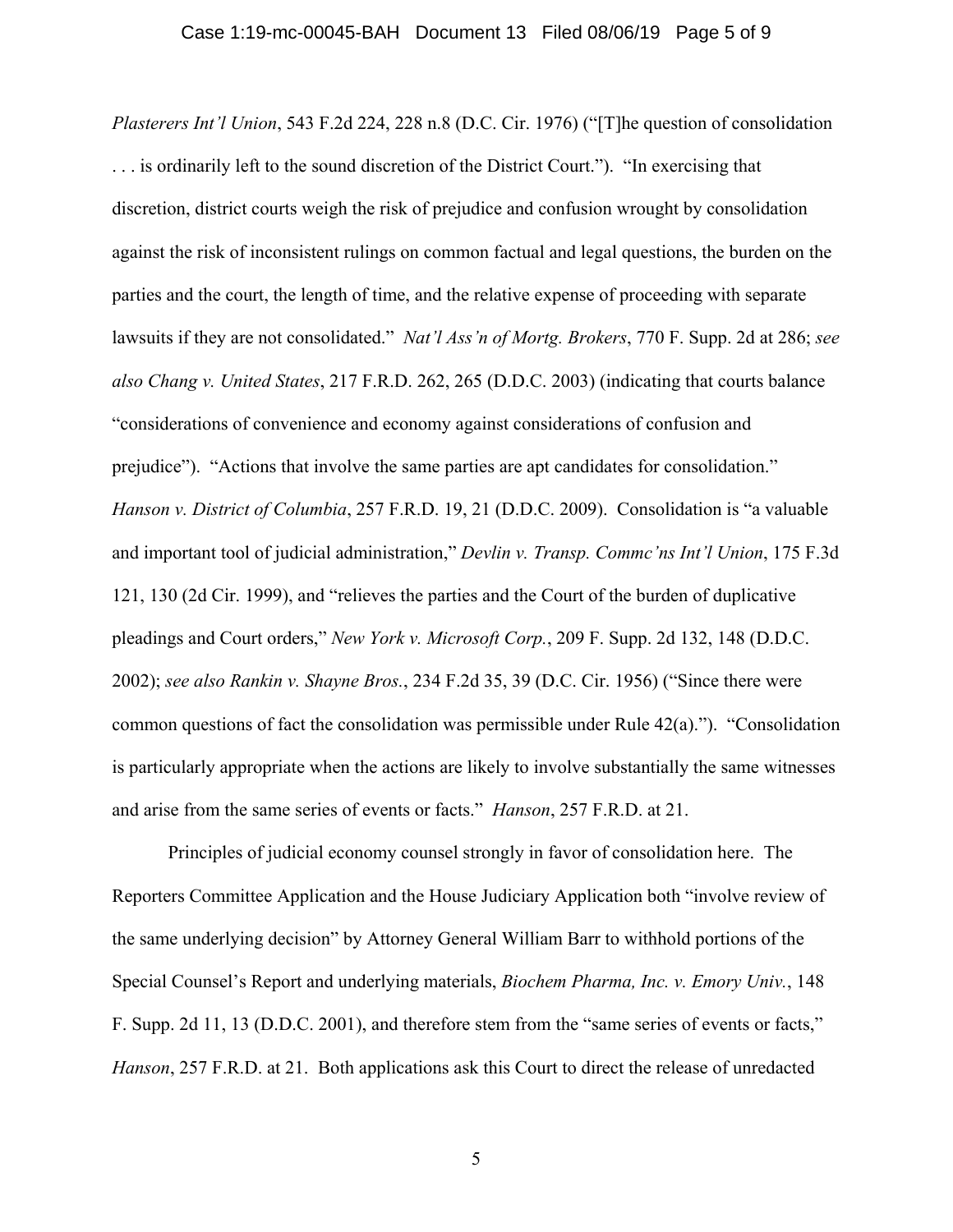## Case 1:19-mc-00045-BAH Document 13 Filed 08/06/19 Page 6 of 9

versions of documents pertaining to the Special Counsel's investigation into Russian interference with the 2016 presidential election and any involvement of President Trump or his campaign officials. Both applications involve common legal questions, including (1) whether any exception to Rule 6(e) applies; and (2) whether Attorney General Barr should be ordered to disclose the Special Counsel's Report in its entirety, along with related documents referenced in the Report. Both applications will be litigated against the same party—the Department of Justice. And both applications seek similar relief—an order requiring the Attorney General and the Department of Justice to disclose the Special Counsel's Report, as well as transcripts, exhibits, or other grand jury materials cited, quoted, or referenced in it.

Although the plaintiffs in the two actions are differently situated, "identity of the parties is not a prerequisite" to consolidation. *Nat'l Ass'n of Mortg. Brokers*, 770 F. Supp. 2d at 286. The Reporters Committee—which defends the rights of the press and the public to access government records—seeks release of the requested materials to the public at large, in order to ensure transparency, promote governmental accountability, and improve the public's understanding of a significant historical event. *See* Reporters Committee Application at 3, 11. The House Judiciary Committee seeks disclosure only to itself, subject to the Committee Chairman's protocol for protecting the confidentiality of grand jury information, in order to carry out its institutional responsibility to determine whether to recommend articles of impeachment. *See* House Judiciary Application at 25. But "where, as here, the plaintiffs are different but are asserting identical questions of law against the same defendant," consolidation is appropriate. *Nat'l Ass'n of Mortg. Brokers*, 770 F. Supp. 2d at 286; *see also Judicial Watch, Inc. v. U.S. Dep't of Energy*, 207 F.R.D. 8, 9 (D.D.C. 2002) (granting a motion to consolidate cases brought by two different plaintiffs for access to the same government records); *Hanson*, 257 F.R.D. at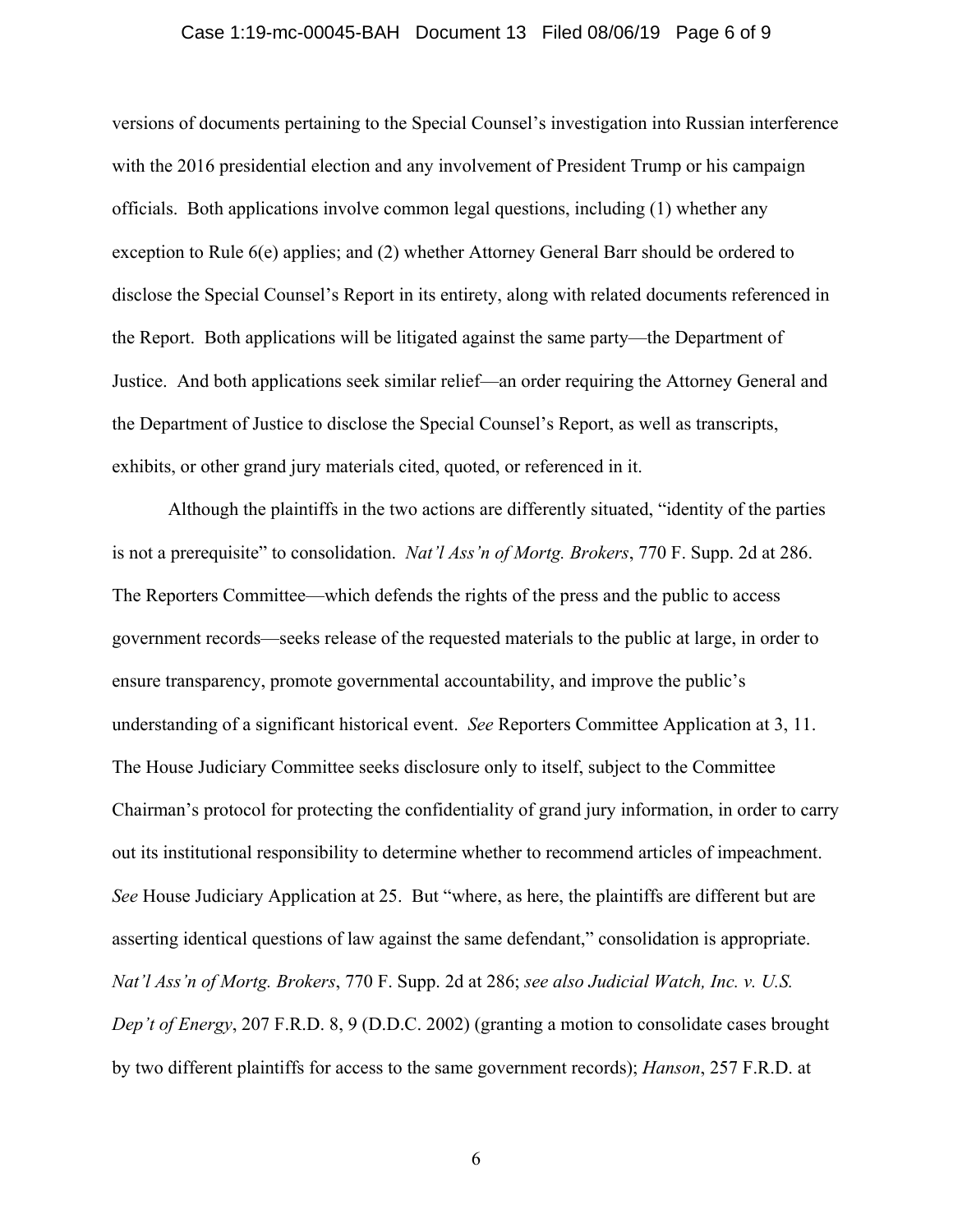## Case 1:19-mc-00045-BAH Document 13 Filed 08/06/19 Page 7 of 9

21–23 (granting a motion to consolidate cases brought by two different "sets of plaintiffs"). Given the overlapping questions of fact and law, and the near-identical remedies requested, consolidation is plainly appropriate. *See Nat'l Ass'n of Mortg. Brokers*, 770 F. Supp. 2d at 286.

 Finally, no prejudice or confusion would result from consolidation here. Both applications are not only pending in the same district court, but both are also already assigned to this Court. The actions are in the same procedural posture; no opposition brief to either application has been filed. *See Citizens for Responsibility & Ethics in Wash. v. U.S. Dep't of the Treasury*, 2013 WL 12310810 (D.D.C. Sept. 6, 2013), at \*1 ("[N]either confusion nor prejudice to the parties is at issue because both cases are at an early stage of litigation."); *Great N. Ins. Co. v. Griffith Energy Servs., Inc.*, 2011 WL 13262713, at \*1 (D.D.C. July 19, 2011) (same). Further, because the Reporters Committee is willing to proceed along the briefing schedule the House Judiciary Committee and the Department of Justice have adopted—provided, of course, that the Department of Justice is prepared to respond to the Reporters Committee Application in its opposition brief due on September 13, and that the Reporters Committee is permitted to file its own reply brief on September 30—no disruption to either proceeding will result from consolidation.

In short, because consolidation would "facilitate a more efficient resolution of these cases," *Colbert v. FBI*, 275 F.R.D. 30, 32 (D.D.C. 2011), and would not involve any "sacrifice of justice," *Devlin*, 175 F.3d at 130 (emphasis omitted), the Reporters Committee and House Judiciary Applications should be consolidated.

#### **CONCLUSION**

 For the foregoing reasons, this Court should consolidate *In re: Application of the Reporters Committee for Freedom of the Press for an Order Authorizing the Release of Grand*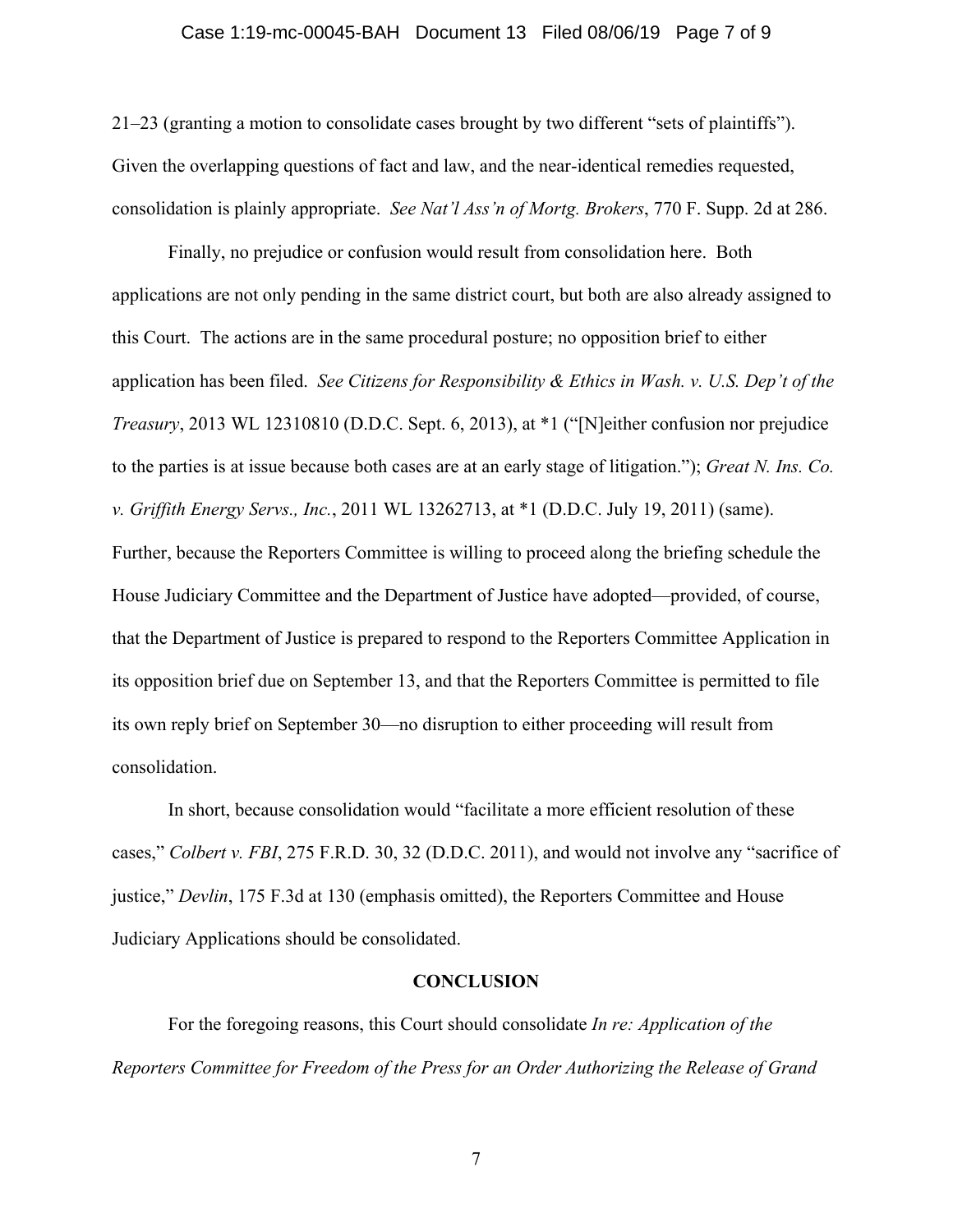*Jury Material Cited, Quoted, or Referenced in the Report of Special Counsel Robert S. Mueller III*, No. 19-mc-00045-BAH (D.D.C.), with *In re: Application of the Committee on the Judiciary, U.S. House of Representatives, for an Order Authorizing the Release of Certain Grand Jury Materials*, No. 1:19-gj-00048-BAH (D.D.C. July 26, 2019).